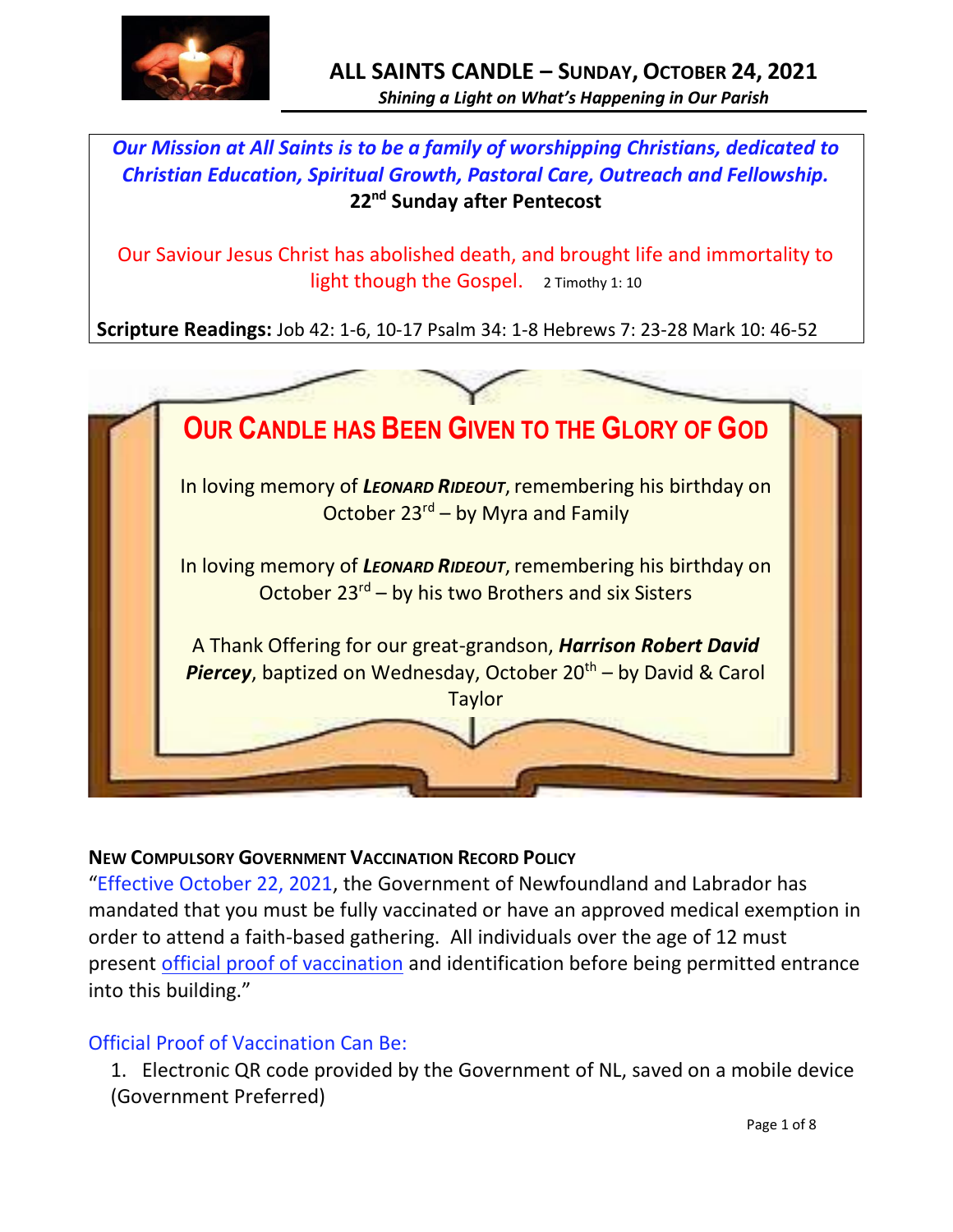2. Physical copy of the QR code as provided by the Government of NL (Government Preferred)

- 3. Physical copy of a COVID-19 vaccination record issued by Government of NL
- 4. A physical or electronic copy of an official vaccination record issued outside NL

Proof of Identity must also be provided in the form of an official document issued by a government, public body, or educational institution which includes the individual's name and date of birth and, for individuals 19 years of age or older, also includes a photograph. If the individual is known by the person obtaining proof of vaccination, proof of identity is NOT required.

If you do not have the technology or skills to access your QR code online by yourself, perhaps you could try one of the following:

- 1. Ask a family member or friend to help you either download it to your smart phone, or to print it for you
- 2. Take your MCP card to your nearest public library, and they will download it for you, and will either print it or place it on your smart phone. Hours of operation for the CBS Library in Manuels is as follows:
	- Tuesday 12:00pm-4:00pm
	- Wednesday 3:00pm-7:00pm
	- Thursday 12:00pm-400:pm
	- Friday 12:00pm-4:00pm
	- Saturday 10:00am-2:00pm
- 3. Request a printed copy directly from the NL Government by calling 1-833-951- 3859.

**CONFIRMATION CLASSES STARTING AT ALL SAINTS** Confirmation classes *begin on October 24, 2021 at 2:00pm in the lower level of the Parish Hall*. Our sessions will be 2 hours in

length, and the dates for our sessions up to



Christmas are Sunday afternoons as follows: October 24, November 07, November 21, and December 12.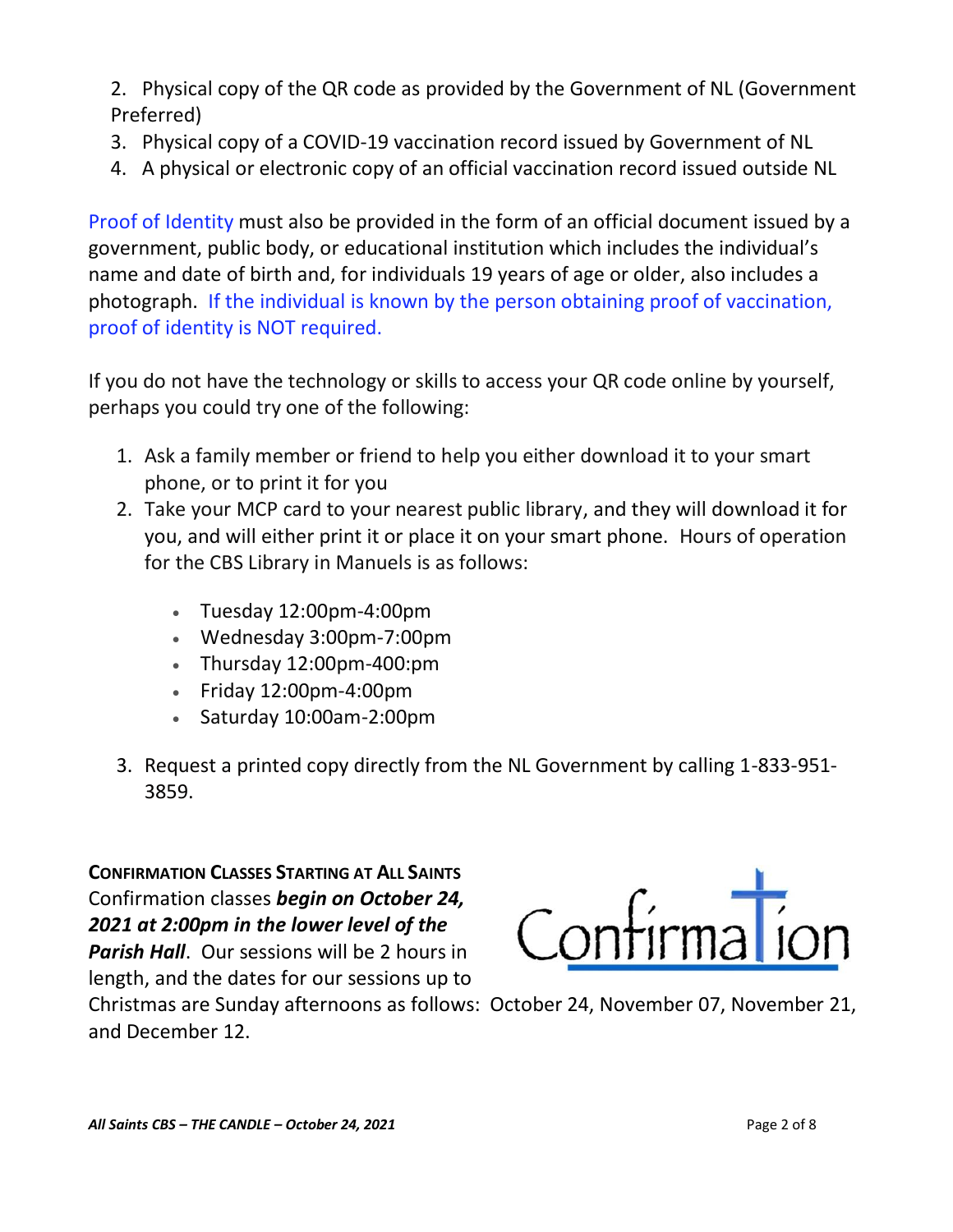If you have not yet registered, and will be aged 11 years on or before December 31, 2021, please contact Joanne Simfukwe at 682-8103 or [joannesimfukwe@gmail.com](mailto:joannesimfukwe@gmail.com)

Because we had such a great response to confirmation registration, we are now seeking additional companions to help with the program this year. If you are interested, and are able to join our team, please contact Joanne Simfukwe at 682-8103 or [joannesimfukwe@gmail.com](mailto:joannesimfukwe@gmail.com)

#### **PARISH HALL HEATER REPLACEMENT CAMPAIGN**



**We need your help!!** Vestry has just recently approved the expenditure of **\$13,000 for the replacement of six large heaters and thermostats in the lower level of our Parish Hall**. This is both a safety and revenue affecting issue. Over the past winter, for safety reasons, we were forced to turn off the electrical breakers to these units, and fortunately (or unfortunately), due to the COVID shutdown, we

did not have any activities planned for this space. But now, fortunately, things are looking somewhat brighter with respect to getting a little closer back to normal.

We have been fortunate to have a parishioner who is an electrician, and he has been gracious enough to help us "cripple along". Unfortunately, the time has come that we are now forced to act. With the colder fall and winter months quickly setting in around us, we run the risk of losing some much-needed revenue that we typically generate from this facility. This includes a significant **long-term rental contract, ongoing clinics such as blood collections, flu shots, and COVID vaccinations**, to name just a few. This facility is also used for a number of our own major internal fundraising events such as our Fall Fair, ACW Dinners and Take Outs, and other catered events. As well, our weekly **Wednesday Tea Room Luncheons** could be placed in jeopardy, which in itself would once again be heartbreaking for our Parish.

We are establishing a special "Capital Donations Account" to track any funds that we hope to collect to help pay the costs of this important project. In the interim, Vestry has applied to the Diocese for permission to temporarily borrow from one of our AJIF (Anglican Joint Investment Fund) accounts, which will eventually have to be repaid from donated Capital Funds.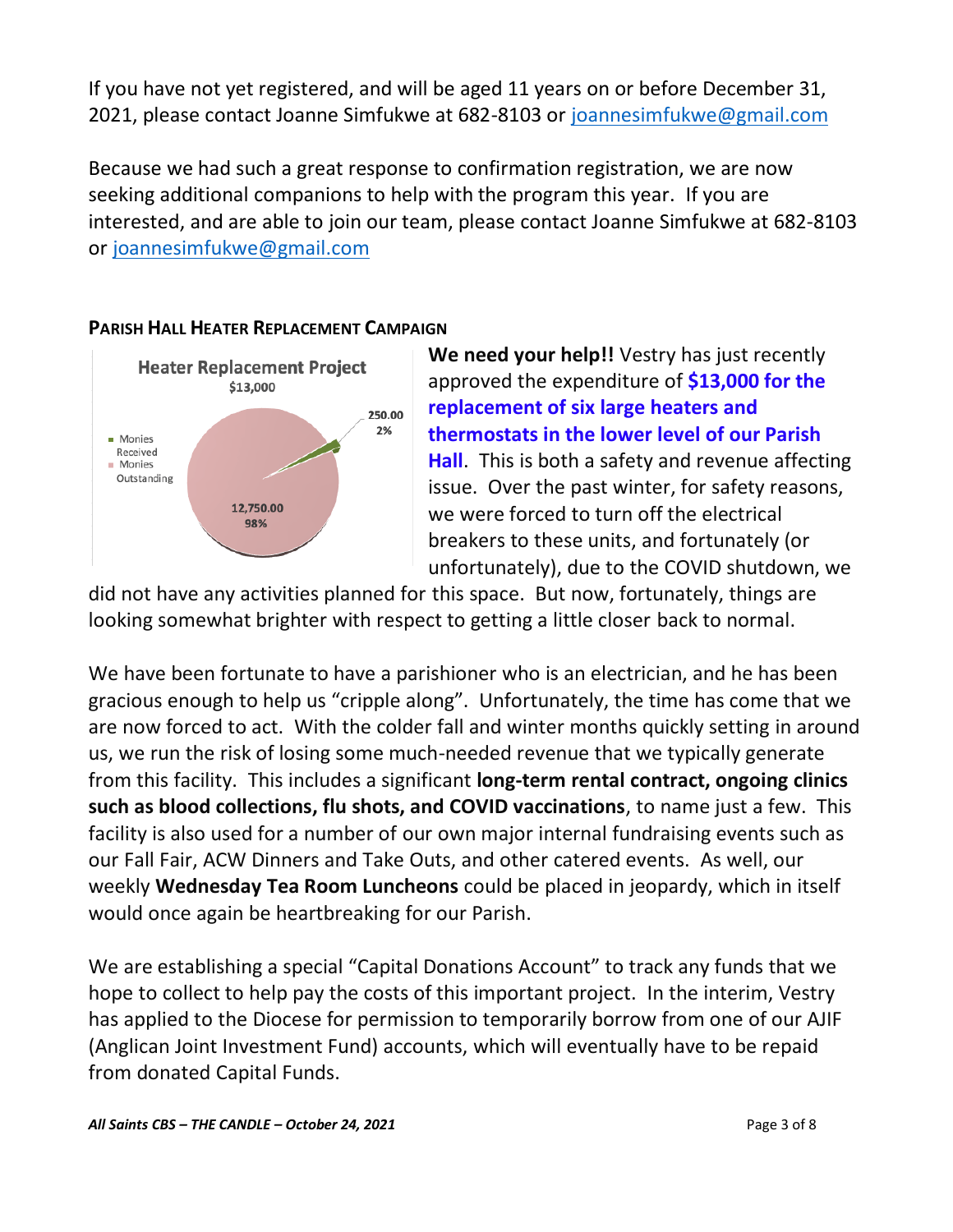We look forward to your continuing support with this special need and ask. You may place an envelope marked "**Heater Replacement Fund**" in the offertory plate, or send along an eTransfer to donations@allsaintsparish.ca with a note indicating "**Heater Replacement Fund**". Or you may simply drop by the Parish Office and use our secure drop-box, or pop into the office itself.

This is so important to the sustainability of our Parish. **THANK YOU** so much!!

Vestry All Saints Anglican Parish CBS Email: vestry@allsaintsparish.ca

### **TAKE-OUT COLD PLATE AND DESSERT**



Our **All Saints CBS ACW Team** would like to pass along our sincere thanks to all those who purchased cold plate dinners this past week, as well as all those who helped out in any way with the preparation and distribution efforts. We could not have had such a successful event without you gracious support.

### **ALL SAINTS TEA ROOM - EVERY WEDNESDAY AT NOON**



We would like to thank all those who continue to attend and support our Tea Room Luncheon every Wednesday at noon. We certainly look forward to seeing you each week for some great food, fun, and fellowship. Please be aware that because of COVID regulations and limited seating capacity, you will have to pre-register. To help us avoid congestion at the door,

especially with the unsettling fall weather, please contact Enid Haines at 682-9367, or Aura Farrell at 682-3775.

### **PARISH HALL AVAILABLE FOR RENTALS**

We are pleased to announce that our Parish Hall is once again available for rentals. Please make yourself familiar with the new revised guidelines listed below. Also, we encourage you to pass this along to family, friends, and business associates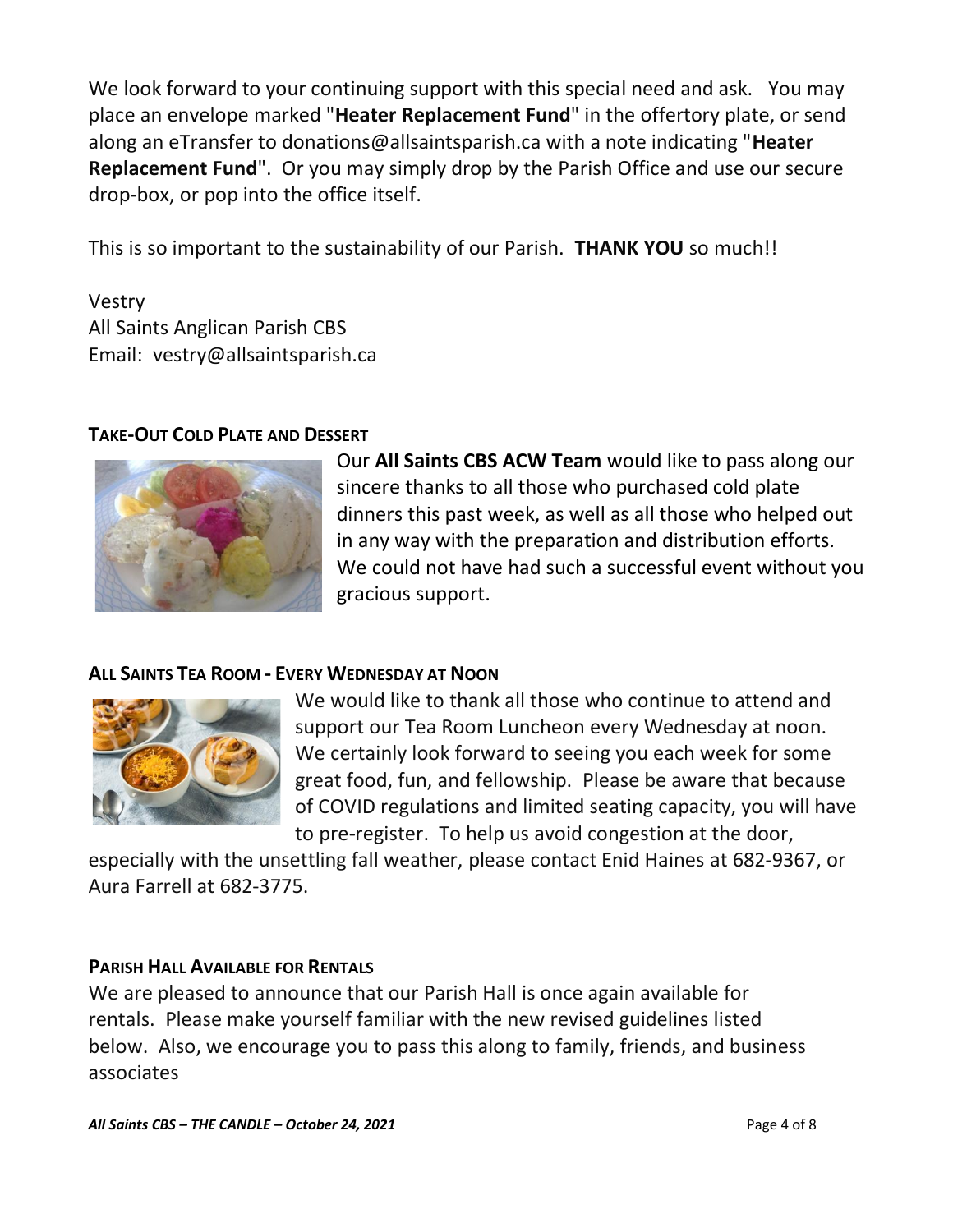*THE CANDLE* In Memory of…

# **MEET YOUR VESTRY**

Many thanks to the 40+ Parishioners who attended our Annual General Meeting on Sunday evening (October 03). It was great to see such a good turn-out, considering that COVID has caused us to defer it for two years. There were six Vestry positions either elected or appointed as applicable, and the current Vestry membership which were commissioned at our 10:00am service on October 17th can be viewed [here.](http://allsaintsparish.ca/document_library/All%20Saints%20Vestry%20Membership%20211003.pdf)

# **ALL SAINTS CBS IS LIVE-STREAMING EVERY SUNDAY AT 10:00AM**

Every Sunday morning at 10:00am, All Saints Anglican Parish CBS will be live streaming our Holy Eucharist service on [FaceBook,](https://www.facebook.com/AllSaintsAnglicanChurchCBS) and it will be archived on [YouTube](https://www.youtube.com/results?search_query=all+saints+anglican+parish+cbs) as well. While we are becoming familiar with this new technology, and adding a new feature each week, we may have a few bumps along the way. Please offer us your patience and feedback in this regard. We can be reached by emailing us at [communications@allsaintsparish.ca](mailto:communications@allsaintsparish.ca?subject=Live%20Streaming%20Feedback)

# **DO WE HAVE YOUR EMAIL ADDRESS?**

Now, more than ever, email is becoming one of the safest and quickest ways for our Parish to keep you informed. If we do not already have you email address on file, and you are not regularly receiving our bulletins and information updates, we would love for your to provide it to us. Please email it to

[communications@allsaintsparish.ca,](mailto:communications@allsaintsparish.ca?subject=eMail%20Address%20Update) or simply [click here](http://allsaintsparish.ca/email_updates) to complete our online email registration form.

**SPONSORING 'THE CANDLE'** - We would like to remind Parishioners and Friends that you

may sponsor our weekly bulletin, **'***THE CANDLE***'**, and have it dedicated in memory of a loved one. Your personal tribute will be prominently posted on the Bible graphic located at the top of the front page, and your kind donation of \$25

would be greatly appreciated. Additionally, you can honor a loved one by posting your favourite picture, along with a memorial verse, and your kind donation of \$50 for this full-page tribute is greatly appreciated. A paper copy of '*THE CANDLE*' is distributed at all Sunday services, and a digital copy is permanently archived on our Parish website at [allsaintsparish.ca](http://allsaintsparish.ca/thecandle.html)

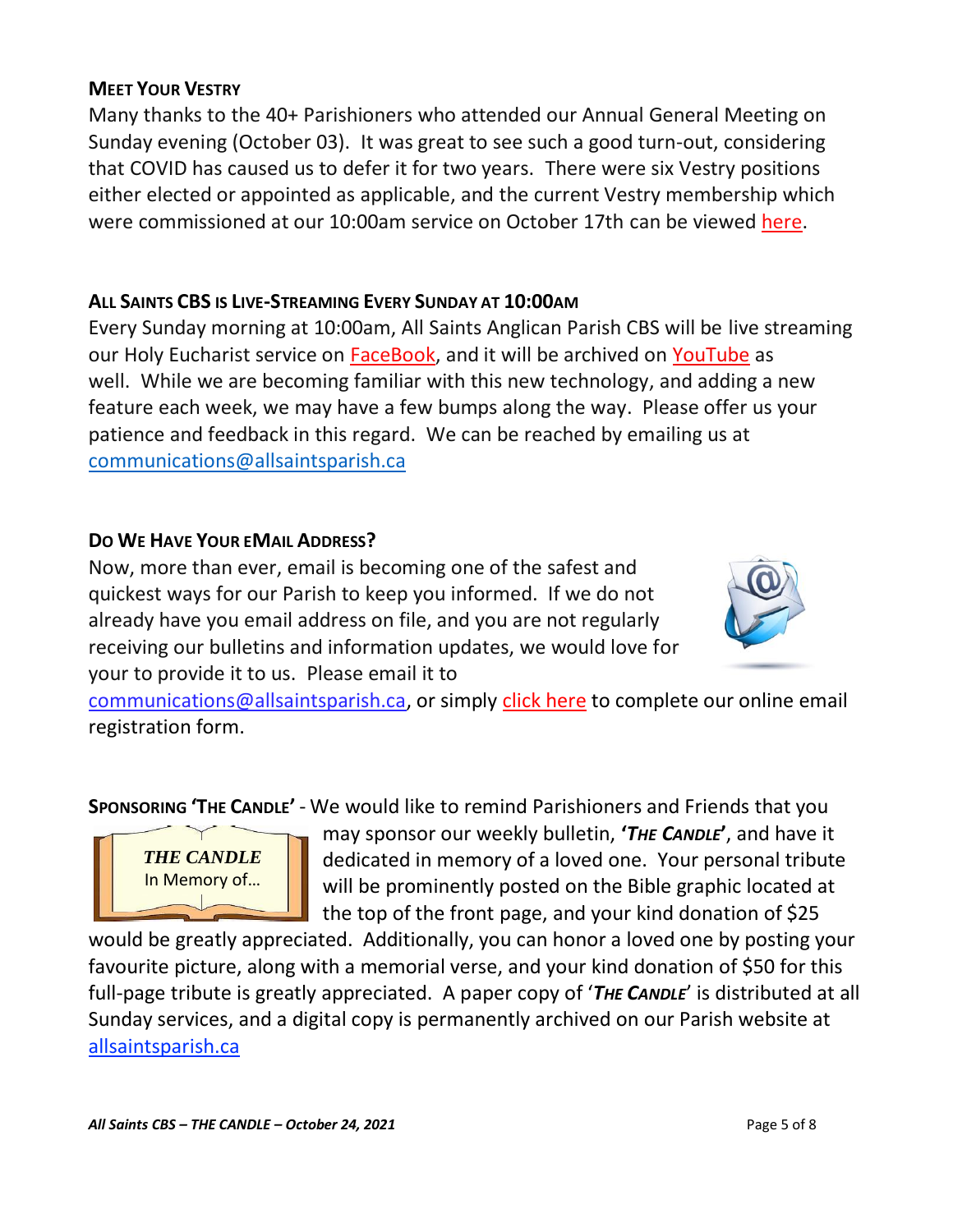**2021 CHURCH OFFERTORY ENVELOPES** – We would like to remind you that if you have not yet picked up your 2021 offertory envelopes, they are being held at the Parish Office for pick up. We encourage you to continue to use our secure mail drop-slot, which is located at the top of the stairs, just to the left of the main entrance of our Parish Hall. You may also e-Transfer your offering via Interac simply by emailing it to

[donations@allsaintsparish.ca.](mailto:donations@allsaintsparish.ca) And of course, we always encourage you to consider signing up for our eGivings program which automatically deposits your offering at whatever interval you choose and are comfortable with. Simply [click here](http://allsaintsparish.ca/egiving-online-information-form) to register, or go to our website and follow the eGiving notes. If you have [any](https://wfsites-to.websitecreatorprotool.com/870a5dd5.com/Admin/%7BSK_NODEID__22939341__SK%7D) questions, please email your Finance Team at



[finance@allsaintsparish.ca,](mailto:finance@allsaintsparish.ca) or call our Office at 834-4501.



**KIDS CORNER** is our resource area for a variety of Christian Youth Education activities. If you would like to be a part of this exciting Ministry, please let us know by clicking [here.](http://allsaintsparish.ca/index.html#comments) As you may be aware, our Kid's BBQ and Campfire was a great success last month, and we plan on having something similar again early this fall. Please stay tuned.

## **REVISED DIOCESAN GUIDELINES FOR WORSHIP AND GATHERING**

On August 10, 2021 the Diocese issued a new Diocesan guidelines document titled, *[The](https://anglicanenl.net/home/wp-content/uploads/2021/08/The-New-Has-Come-August-10-2021.pdf?fbclid=IwAR2_9nhbxB2LEc3XOqAP_nvoRu4G5Mt6NWIYwOEYNI0OtUl0atv2QwCfCY0)  [New Has Come](https://anglicanenl.net/home/wp-content/uploads/2021/08/The-New-Has-Come-August-10-2021.pdf?fbclid=IwAR2_9nhbxB2LEc3XOqAP_nvoRu4G5Mt6NWIYwOEYNI0OtUl0atv2QwCfCY0)*, which can be viewed or downloaded here. It is subject to change as further restrictions are eased or reinstated. Effective September  $18<sup>th</sup>$ , masks MUST be worn at all times on all Church property, with the exception being while eating. Effective October 22<sup>nd</sup>, proof of vaccination and photo ID must be shown at all faithbased gatherings.

Some highlights:

- Indoor public worship and faith-based activities are limited to 500 people, providing physical distancing can be achieved
- Pre-registration, while not mandatory, is still recommended, however, maintaining a contact tracing list is mandatory
- Face masks are mandatory (effective September  $18<sup>th</sup>$ )
- Each bubble must have their own entry/exit point
- Physical contact between people is still not permitted this would include handshaking, hugging, sharing the peace, and passing the collection plate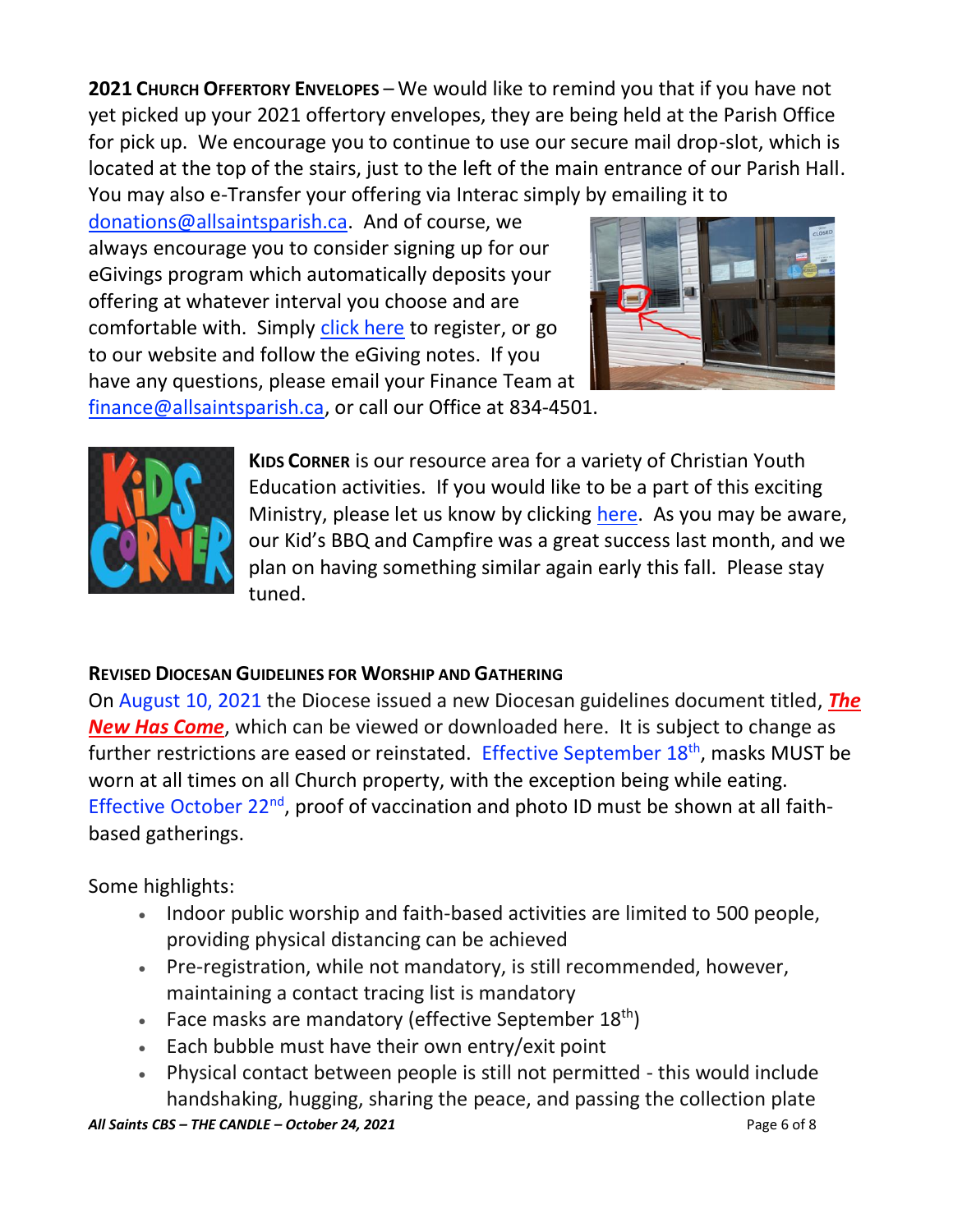- Congregational and group singing permitted (maximum 30 minutes within a 60-minute service), and masks are mandatory (effective September  $18<sup>th</sup>$ )
- Faith formation gatherings of children are permitted, and should follow NL Gov "After School Programs" guidelines
- Common use items such as prayer books and hymnals, etc. is permitted if set aside 24 hours between uses
- Consecutive multiple gatherings must allow time between them to avoid contact between those exiting and those entering, and for disinfecting
- Home visitation is permitted, as well as acute care, long term care, and personal care homes
- Food or drink provided at Church organized social gatherings must be individually served by designated servers who are wearing masks
- Parish run social gatherings are permitted, while following specific guidelines
- Indoor use of Church properties for private rentals is permitted, however, they must provide a contact tracing list, and must sign a designated policy statement

### **BISHOP'S COLLEGE 1971 GRAD REUNION – NOV. 19TH**

There will be a reunion of the Bishop's College 1971 Graduating Class commencing at 7 PM on Friday, November 19th at the Elk's Club 19 Carpasian Road. Due to the current COVID situation this will be an informal meet and greet event for graduates only (no guests). Note that COVID regulations will be followed. If you are interested in attending, please send an email to [bishopscollege.1971grads@gmail.com](mailto:bishopscollege.1971grads@gmail.com) or contact Linda Dicks at 693-9921 or Fred Marshall at 727-4346

### **IN MEMORIAM - HEATER REPLACEMENT FUND**

• In loving memory of *Eneas Bickford*, remembering his birthday on October 20, 1933, as well as the date that the Good Lord took him home, on October 26, 1998 – by Dale and Joanne Bickford

#### **THANK OFFERING – GENERAL FUND**

• A Thank Offering has been given in celebration of *William & Susie Cable*, on the occasion of their 69<sup>th</sup> wedding anniversary on October 22<sup>nd</sup>